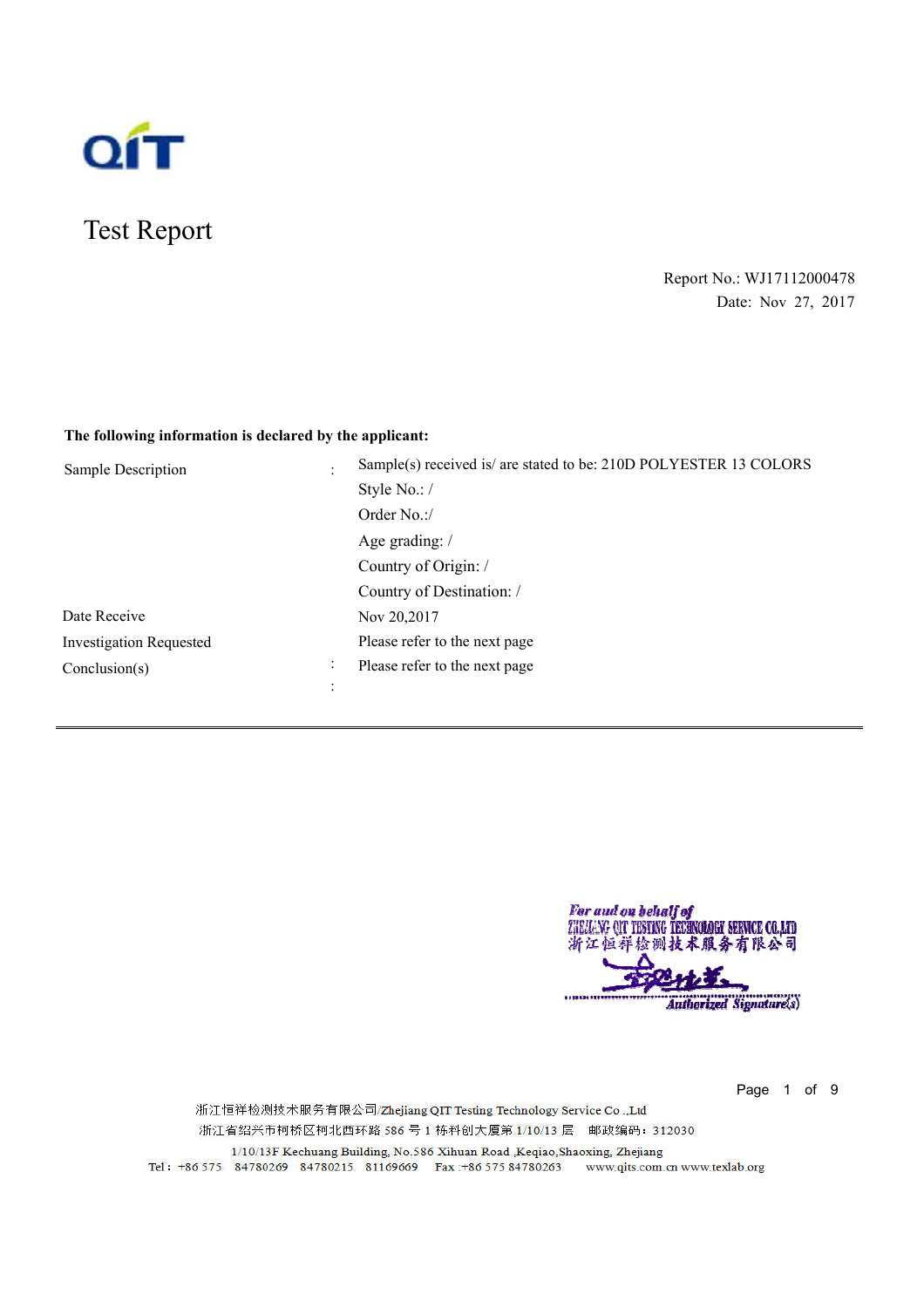Investigation Requested : 1. Total lead content – United States Consumer Product Safety Improvement Act (CPSIA), Section 101 2. Total lead content - California Proposition 65 Settlement 3. Phthalates content – United States Consumer Product Safety Improvement Act (CPSIA), Section 108 4. Phthalates content - California Proposition 65 Settlement 5. Heavy metal test -ASTM Standard Consumer Safety Specification For Toy Safety F 963-16 Conclusion(s)  $\qquad$ : 1. The test part(s) of submitted sample(s) **complied** with the test requirement of total lead content according to United States Consumer Product Safety Improvement Act (CPSIA), Section 101. 2. The test part(s) of submitted sample(s) **complied** with total lead content according to California Proposition 65 Settlement. 3. The test part(s) of submitted sample(s) **complied** with the test requirement of Phthalates content according to United States Consumer Product Safety Improvement Act (CPSIA), Section 108. 4. The test part(s) of submitted sample(s) **complied** with the test requirement of Phthalates content according to California Proposition 65 Settlement 5. The test part(s) of submitted sample(s) **complied** with the test requirement of heavy metal test according to ASTM Standard Consumer Safety Specification For Toy Safety F 963-16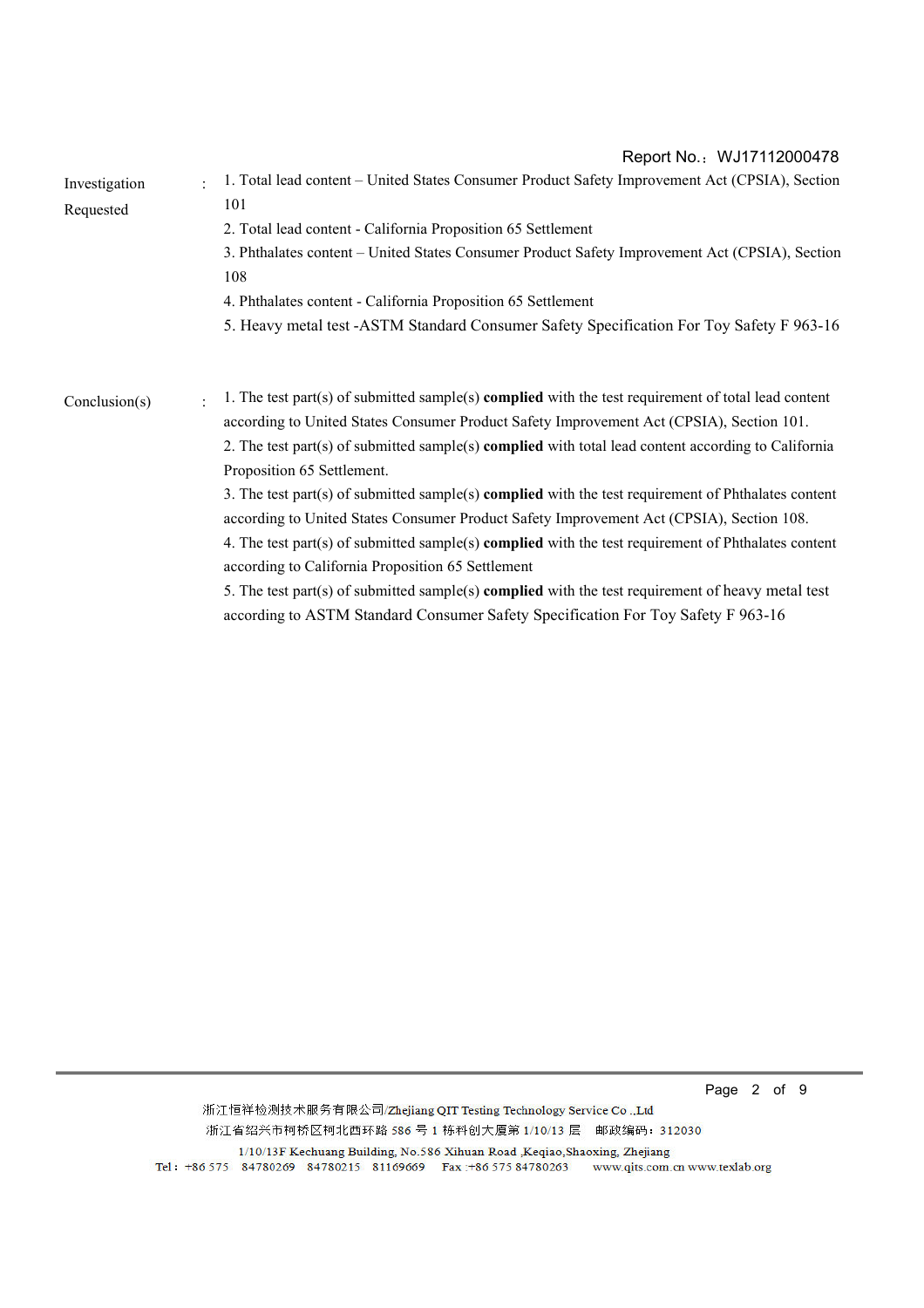| Item NO.          | <b>Component Description</b>      |
|-------------------|-----------------------------------|
| Fabric materials: |                                   |
|                   | Fabric: green 210D polyester      |
| $\overline{2}$    | Fabric: dark green 210D polyester |
| 3                 | Fabric: black 210D polyester      |
| 4                 | Fabric: light blue 210D polyester |
| 5                 | Fabric: gray 210D polyester       |
| 6                 | Fabric: dark blue 210D polyester  |
| 7                 | Fabric: purple 210D polyester     |
| 8                 | Fabric: orange 210D polyester     |
| 9                 | Fabric: red 210D polyester        |
| 10                | Fabric: yellow 210D polyester     |
| 11                | Fabric: white 210D polyester      |
| 12                | Fabric: blue 210D polyester       |
| 13                | Fabric: pink 210D polyester       |

Page 3 of 9

浙江恒祥检测技术服务有限公司/Zhejiang QIT Testing Technology Service Co.,Ltd 浙江省绍兴市柯桥区柯北西环路 586 号 1 栋科创大厦第 1/10/13 层 邮政编码: 312030

 $1/10/13\text{F}\text{ Kechuang Building, No.586 Xihuan Road, Keqiao, Shaoxing, Zhejiang}\\ \text{Tel}:~+86~575~~84780269~~84780215~~81169669~~\text{Fax}:+86~575~84780263~~\text{www.qtts.com}.\text{cn}~\text{www.textlab.org}$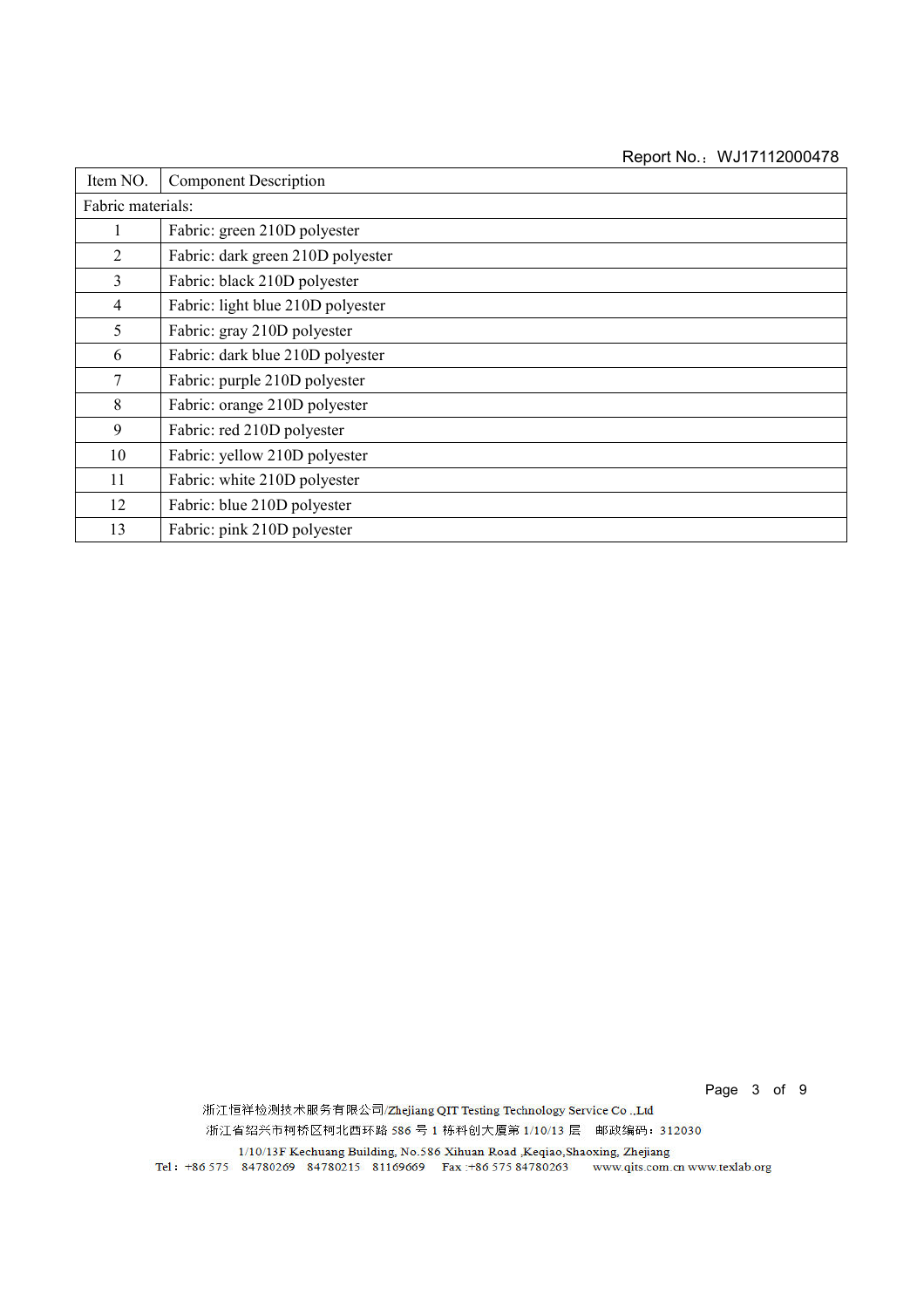#### **Test results:**

## **1.TOTAL LEAD CONTENT – UNITED STATES CONSUMER PRODUCT SAFETY IMPROVEMENT ACT (CPSIA), SECTION 101**

Method Used: CPSC testing method CPSC-CH-E1003-09.1(for coating) or CPSC-CH-E1001-08.3(for metallic materials) or CPSC-CH-E1002-08.3 (for non-metallic substrate materials) analyzed by Inductively Coupled plasma-atomic emission Spectrometry

| Maximum Allowable | Type I: Paints and surface coatings | 90mg/kg             |
|-------------------|-------------------------------------|---------------------|
| Limit             | Type II: Substrate materials        | $100 \text{ mg/kg}$ |

| Test Item(s)   | Type                       | Result (mg/kg) | Conclusion |
|----------------|----------------------------|----------------|------------|
|                | $\rm II$                   | $\rm ND$       | Pass       |
| $\overline{2}$ | $\rm II$                   | ND             | Pass       |
| 3              | $\rm II$                   | ND             | Pass       |
| 4              | $\mathbf{I}$               | ND             | Pass       |
| 5              | $\mathop{\rm II}\nolimits$ | ND             | Pass       |
| 6              | $\mathop{\rm II}\nolimits$ | ND             | Pass       |
| 7              | $\mathop{\rm II}\nolimits$ | ND             | Pass       |
| 8              | $\mathbf{I}$               | ND             | Pass       |
| 9              | $\mathop{\rm II}\nolimits$ | <b>ND</b>      | Pass       |
| 10             | $\rm II$                   | ${\rm ND}$     | Pass       |
| 11             | $\mathop{\rm II}\nolimits$ | ND             | Pass       |
| 12             | $\mathop{\rm II}\nolimits$ | <b>ND</b>      | Pass       |
| 13             | $\mathop{\rm II}\nolimits$ | ND             | Pass       |

Note(s):  $ND = Not$  Detected

Method detection limit:10mg/kg

 $mg/kg =$  milligram(s) per kilogram = ppm = part(s) per million

2. Tested part(s) was/were specified by client.

Page 4 of 9

浙江恒祥检测技术服务有限公司/Zhejiang QIT Testing Technology Service Co.,Ltd 浙江省绍兴市柯桥区柯北西环路 586 号 1 栋科创大厦第 1/10/13 层 邮政编码: 312030

Remark(s): 1.According to Children's Products Containing Lead; Exemptions for Certain Electronic Devices; Final Rule, exemption were granted to steel alloy containing up to 0.35 % lead by weight, aluminum containing up to 0.4 % lead by weight and copper-based alloy containing up to 4 % lead by weight.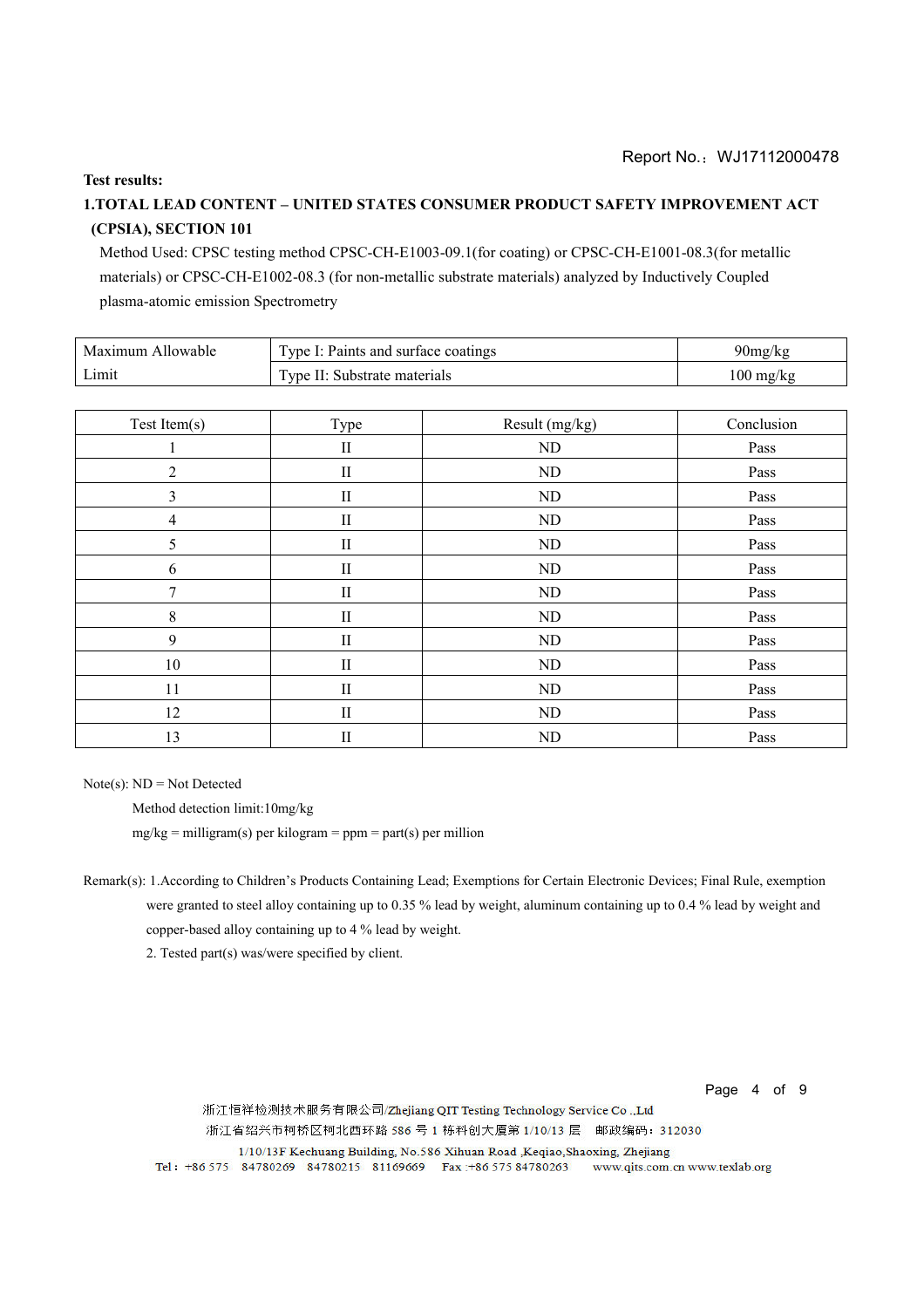### Report No.: WJ17112000478 2. **TOTAL LEAD CONTENT IN JEWELRYACCORDING TO CALIFORNIA PROPOSITION 65 SETTLEMENT, ALAMEDA SUPERIOR COURT, RG 10-545680 AND RG 10-545687**

Method Used: In-house method, acid digestion and analyzed by Inductively Coupled plasma-atomic emission Spectrometry

| Maximum Allowable | Type I: Paints and surface coatings | 90mg/kg                           |
|-------------------|-------------------------------------|-----------------------------------|
| Limit             | Type II: Substrate materials        | $200 \frac{\text{mg}}{\text{kg}}$ |

| Test Item(s)   | Type         | Result (mg/kg) | Conclusion |  |  |
|----------------|--------------|----------------|------------|--|--|
|                | $\;$ II      | $\rm ND$       | Pass       |  |  |
| $\overline{2}$ | $\mathbf{I}$ | $\rm ND$       | Pass       |  |  |
| 3              | $\;$ II      | ND             | Pass       |  |  |
| 4              | $\mathbf{I}$ | ND             | Pass       |  |  |
| 5              | $\mathbf{I}$ | ND             | Pass       |  |  |
| 6              | $\rm II$     | $\rm ND$       | Pass       |  |  |
| 7              | $\rm II$     | ND             | Pass       |  |  |
| 8              | $\mathbf{I}$ | ND             | Pass       |  |  |
| 9              | $\mathbf{I}$ | $\rm ND$       | Pass       |  |  |
| 10             | $\mathbf{I}$ | ND             | Pass       |  |  |
| 11             | $\rm II$     | ND             | Pass       |  |  |
| 12             | $\;$ II      | ND             | Pass       |  |  |
| 13             | $\;$ II      | ND             | Pass       |  |  |

 $Note(s)$ :  $ND = Not$  Detected

Method detection limit:10mg/kg

 $mg/kg =$  milligram(s) per kilogram = ppm = part(s) per million

Remark(s): 1.Tested part(s) was/were specified by client.

#### **3. PHTHALATES CONTENT - UNITED STATES CONSUMER PRODUCT SAFETY IMPROVEMENT ACT**

Page 5 of 9

浙江恒祥检测技术服务有限公司/Zhejiang QIT Testing Technology Service Co.,Ltd 浙江省绍兴市柯桥区柯北西环路 586 号 1 栋科创大厦第 1/10/13 层 邮政编码: 312030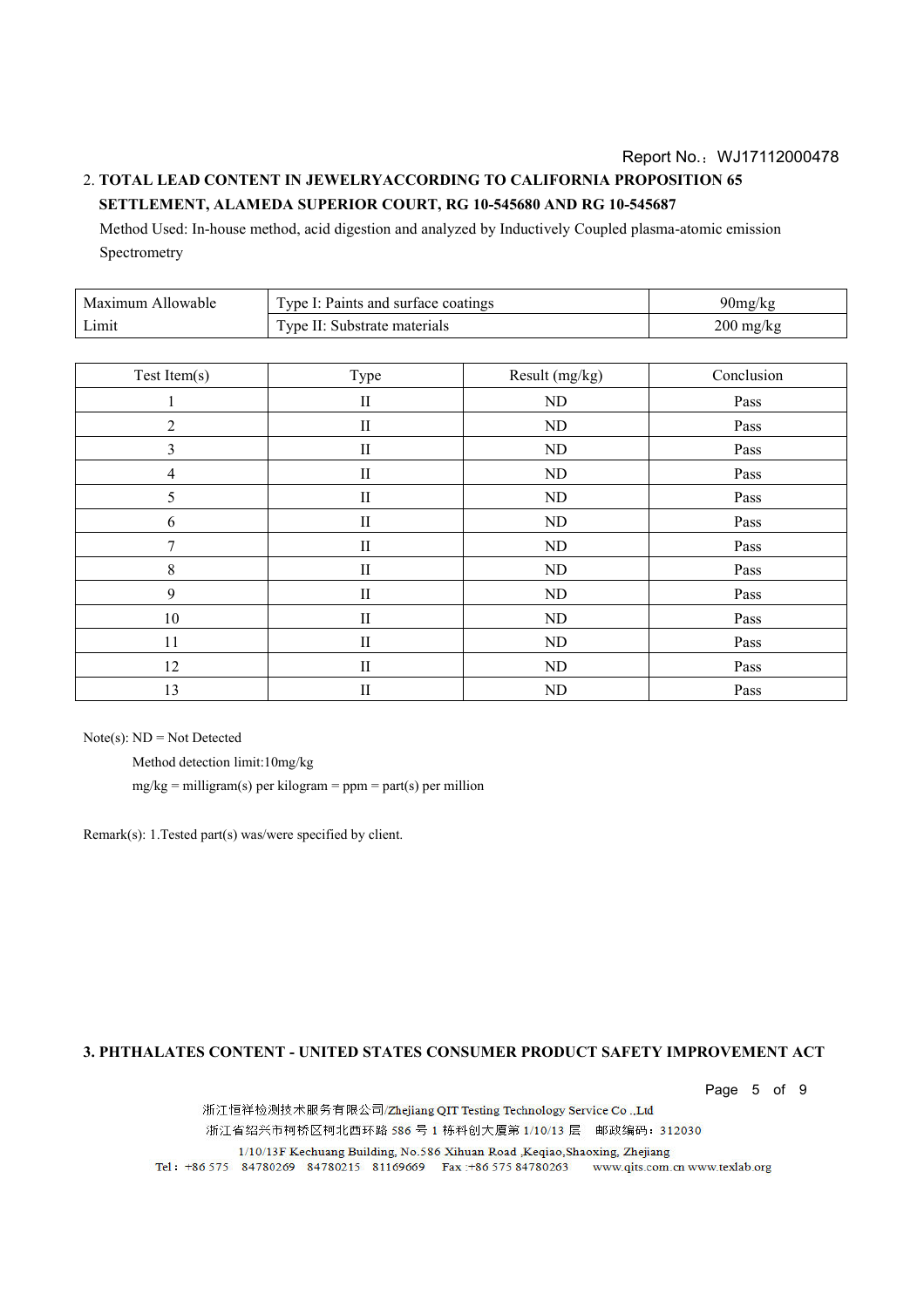#### **(CPSIA), SECTION 108**

Method Used: CPSC testing method CPSC-CH-C1001-09.3 analyzed by Gas Chromatography with Mass Selective Detector

| Maximum<br>Allowable<br>Limit | <b>DEHP</b>  | 0.1%    |
|-------------------------------|--------------|---------|
|                               | <b>DBP</b>   | $0.1\%$ |
|                               | <b>BBP</b>   | $0.1\%$ |
|                               | <b>DINP</b>  | 0.1%    |
|                               | <b>DIBP</b>  | 0.1%    |
|                               | <b>DPENP</b> | $0.1\%$ |
|                               | <b>DCHP</b>  | 0.1%    |
|                               | <b>DHEXP</b> | 0.1%    |

| Test Item(s)   | Result $(\% )$ | Conclusion |
|----------------|----------------|------------|
| $\mathbf{1}$   | ND             | Pass       |
| $\overline{2}$ | ND             | Pass       |
| $\mathfrak{Z}$ | ND             | Pass       |
| $\overline{4}$ | $\rm ND$       | Pass       |
| 5              | ND             | Pass       |
| 6              | $\rm ND$       | Pass       |
| 7              | ND             | Pass       |
| $\,8\,$        | ND             | Pass       |
| $\overline{9}$ | $\rm ND$       | Pass       |
| $10\,$         | ND             | Pass       |
| 11             | ND             | Pass       |
| 12             | ND             | Pass       |
| 13             | ND             | Pass       |

Note(s):  $ND = Not$  Detected

Method detection limit:100mg/kg

 $mg/kg =$  milligram(s) per kilogram = ppm = part(s) per million=0.0001%

Remark(s): 1.Tested part(s) was/were specified by client.

#### **4. PHTHALATES CONTENT-CALIFORNIA PROPOSITION 65 SETTLEMENT**

Page 6 of 9

浙江恒祥检测技术服务有限公司/Zhejiang QIT Testing Technology Service Co.,Ltd 浙江省绍兴市柯桥区柯北西环路 586 号 1 栋科创大厦第 1/10/13 层 邮政编码: 312030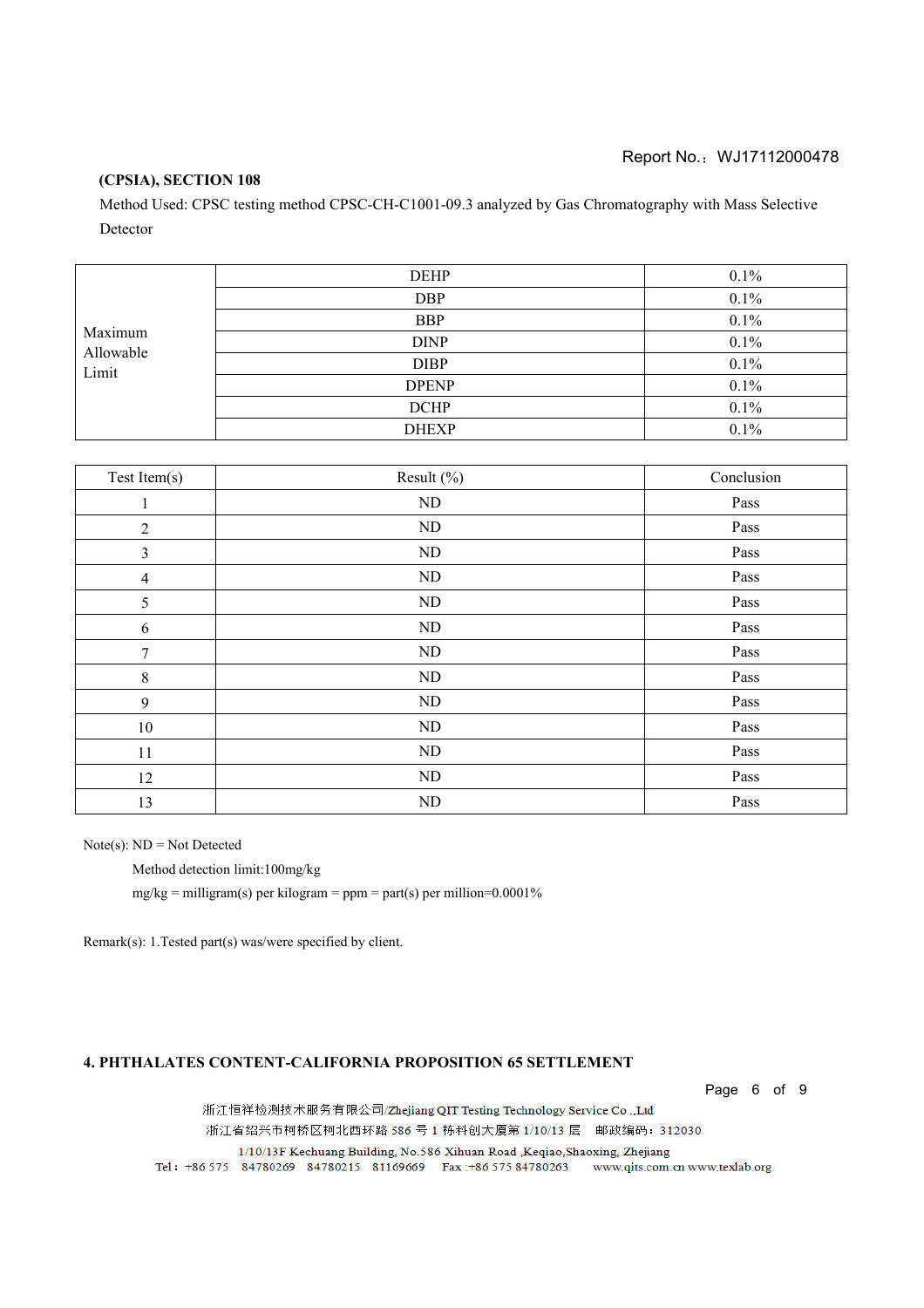Method Used: EPA 3550C:2007,EPA 8270D-2014 analyzed by Gas Chromatography with Mass Selective Detector

|                   | <b>DEHP</b> | 0.1%    |
|-------------------|-------------|---------|
|                   | <b>DBP</b>  | $0.1\%$ |
| Maximum Allowable | <b>BBP</b>  | $0.1\%$ |
| Limit             | DnHP        | $0.1\%$ |
|                   | <b>DINP</b> | 0.1%    |
|                   | <b>DIDP</b> | 0.1%    |

| Test Item(s)   | Result (%) | Conclusion |
|----------------|------------|------------|
|                | ND         | Pass       |
| $\overline{2}$ | ND         | Pass       |
| 3              | ND         | Pass       |
| 4              | ND         | Pass       |
| 5              | $\rm ND$   | Pass       |
| 6              | ND         | Pass       |
| 7              | ND         | Pass       |
| 8              | $\rm ND$   | Pass       |
| 9              | ND         | Pass       |
| $10\,$         | $\rm ND$   | Pass       |
| 11             | ND         | Pass       |
| 12             | ND         | Pass       |
| 13             | $\rm ND$   | Pass       |

 $Note(s)$ :  $ND = Not$  Detected

Method detection limit:100mg/kg

mg/kg = milligram(s) per kilogram = ppm = part(s) per million= $0.0001\%$ 

Remark(s): 1.Tested part(s) was/were specified by client.

2. According to client's request, tests are combination tests. The experimental results are the total result of mixed samples

Page 7 of 9

浙江恒祥检测技术服务有限公司/Zhejiang QIT Testing Technology Service Co.,Ltd 浙江省绍兴市柯桥区柯北西环路 586 号 1 栋科创大厦第 1/10/13 层 邮政编码: 312030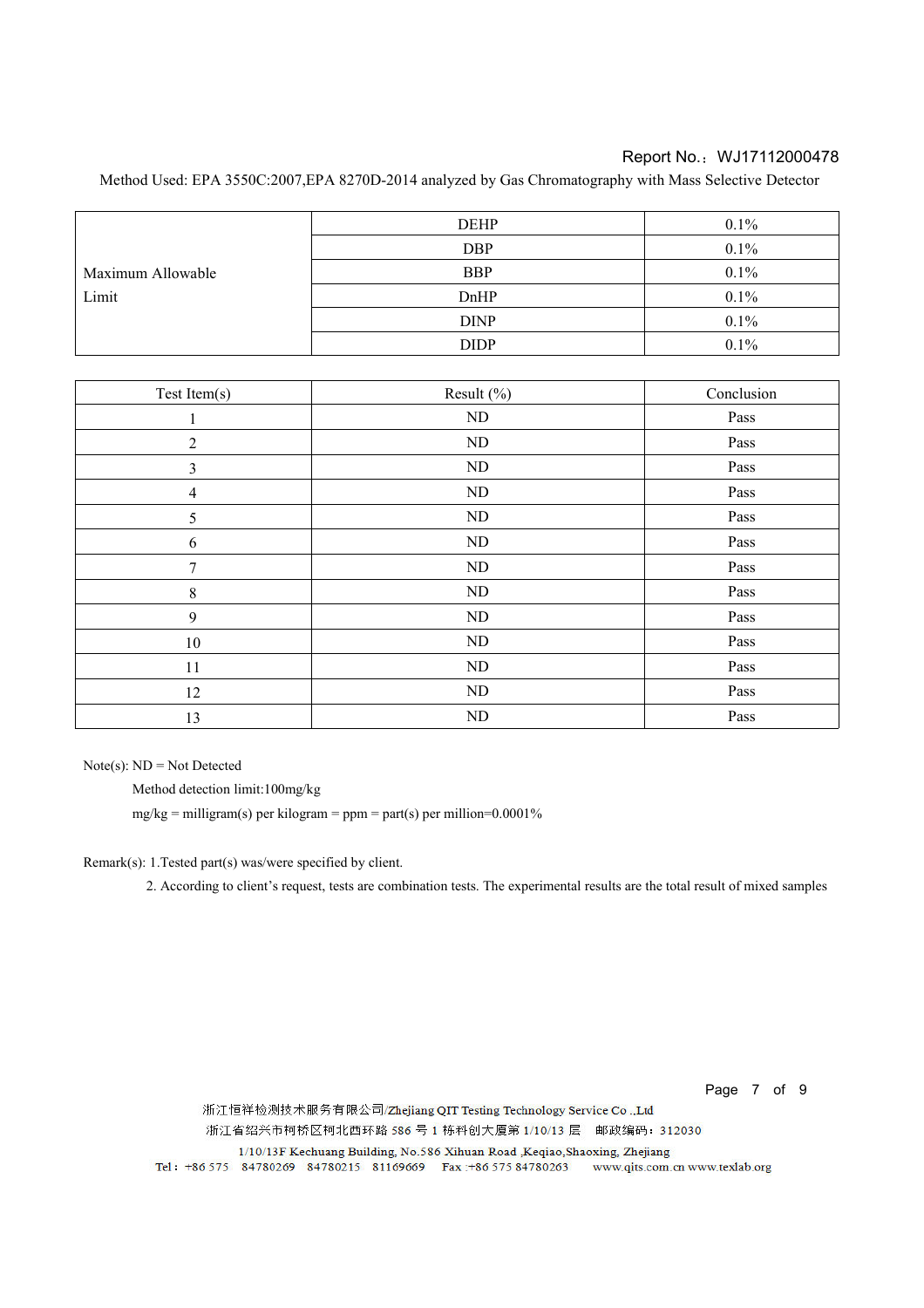## **5. HEAVY METAL TEST -ASTM STANDARD CONSUMER SAFETY SPECIFICATION FOR TOY SAFETY F 963-16**

Method Used: ASTM F963-16 Section 8.3 analyzed by Inductively Coupled Plasma-Optical Emission Spectrometer & Inductively Coupled Plasma Mass Spectrometer

|                  | Result $(mg/kg)$ |    |           |    |           |           |    | Client's  |                       |
|------------------|------------------|----|-----------|----|-----------|-----------|----|-----------|-----------------------|
| Test Item        |                  | 2  | 3         | 4  | 5         | 6         | ┑  | 8         | requirement $(mg/kg)$ |
| Soluble lead     | ND               | ND | ND        | ND | <b>ND</b> | ND        | ND | <b>ND</b> | 90                    |
| Soluble antimony | <b>ND</b>        | ND | ND        | ND | ND.       | ND        | ND | ND.       | 60                    |
| Soluble arsenic  | ND               | ND | ND        | ND | ND        | ND        | ND | ND        | 25                    |
| Soluble barium   | <b>ND</b>        | ND | ND        | ND | ND        | <b>ND</b> | ND | ND        | 1000                  |
| Soluble cadmium  | ND               | ND | ND        | ND | ND        | ND        | ND | ND        | 75                    |
| Soluble chromium | ND               | ND | ND        | ND | ND        | ND        | ND | ND        | 60                    |
| Soluble mercury  | ND               | ND | <b>ND</b> | ND | <b>ND</b> | <b>ND</b> | ND | <b>ND</b> | 60                    |
| Soluble selenium | ND               | ND | ND        | ND | ND        | ND        | ND | ND        | 500                   |

|                  | Result $(mg/kg)$ |    |           |    |           |  |  | Client's |                       |
|------------------|------------------|----|-----------|----|-----------|--|--|----------|-----------------------|
| Test Item        | 9                | 10 | 11        | 12 | 13        |  |  |          | requirement $(mg/kg)$ |
| Soluble lead     | <b>ND</b>        | ND | ND        | ND | ND        |  |  |          | 90                    |
| Soluble antimony | ND               | ND | ND.       | ND | ND        |  |  |          | 60                    |
| Soluble arsenic  | ND               | ND | ND        | ND | ND        |  |  |          | 25                    |
| Soluble barium   | ND               | ND | ND        | ND | <b>ND</b> |  |  |          | 1000                  |
| Soluble cadmium  | ND               | ND | <b>ND</b> | ND | ND        |  |  |          | 75                    |
| Soluble chromium | ND               | ND | <b>ND</b> | ND | ND        |  |  |          | 60                    |
| Soluble mercury  | ND               | ND | <b>ND</b> | ND | ND        |  |  |          | 60                    |
| Soluble selenium | ND               | ND | ND        | ND | ND        |  |  |          | 500                   |

Remark: 1.There were insufficient materials to produce the test portion of 100 mg in one sample. According to the Standard, the quantities of the elements were calculated as if 100 mg of test portion had been used. The actual weights of the specified materials used for analysis were shown below:

2. The surface coating is less than 10mg, so it is not necessary to conduct the test according to the standard.

3. Tested part(s) was/were specified by client.

Note(s):  $ND = Not$  Detected

Method detection limit:5mg/kg

 $mg/kg =$  milligram(s) per kilogram = mg/kg = part(s) per million

Page 8 of 9

浙江恒祥检测技术服务有限公司/Zhejiang QIT Testing Technology Service Co.,Ltd 浙江省绍兴市柯桥区柯北西环路 586 号 1 栋科创大厦第 1/10/13 层 邮政编码: 312030